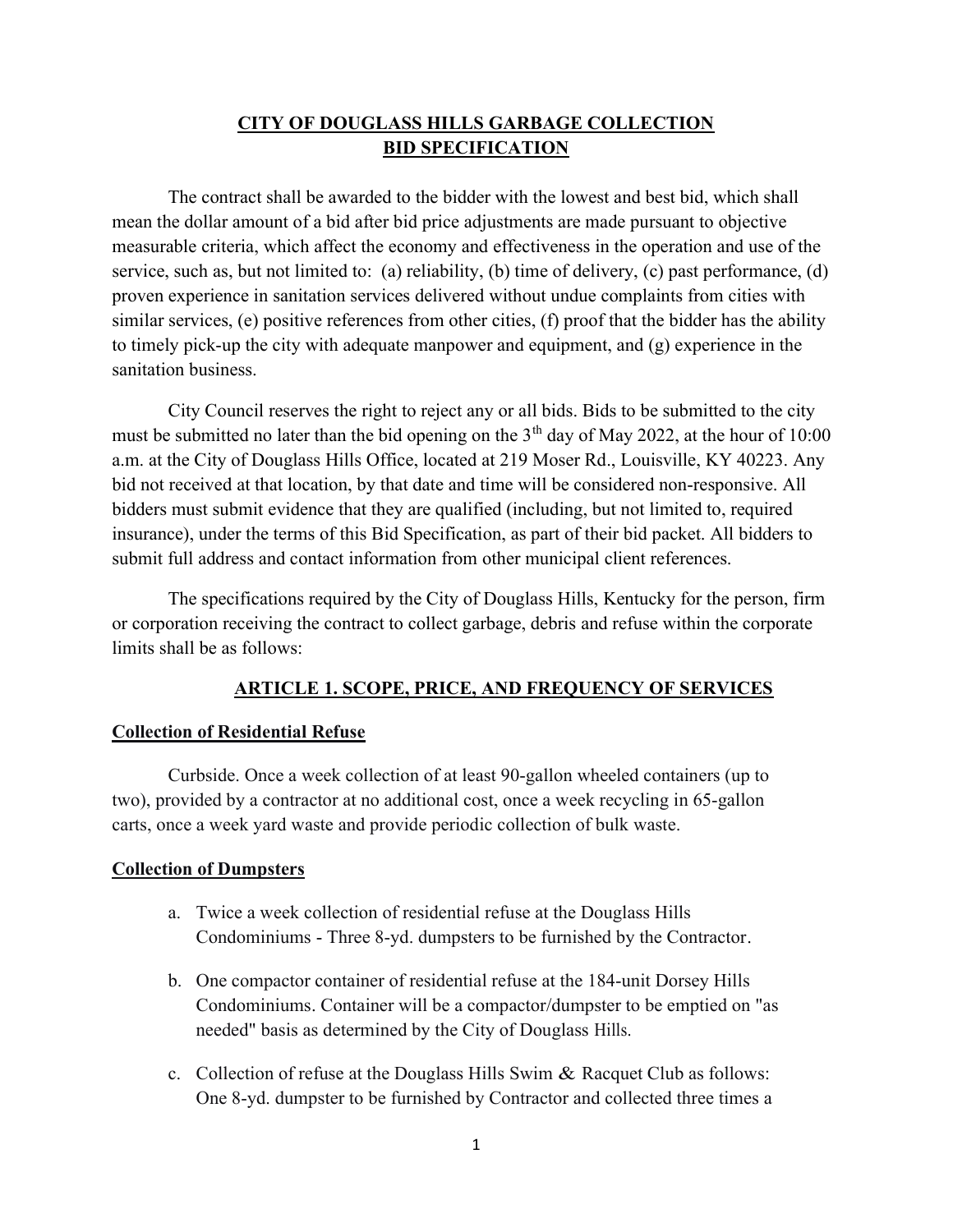week twelve months of the year.

- d. Collection of refuse at LaFontenay Court (Shelby Crossing Side) as follows: Five 6-yd. dumpsters and three 8-yd dumpsters to be furnished by Contractor and collected three times a week twelve months of the year.
- e. One 4-yard dumpster to be furnished by Contractor and collected one time per week, twelve months of the year at 213 Moser Road.

## ARTICLE 2. COLLECTION DAYS

Collection for single-family residential shall be one time per week on Thursday between the hours of 6:30 a.m. and 5 p.m. Contractor to provide to City for approval schedule for dumpster collection.

#### ARTICLE 3. HOLIDAYS

Holidays observed by the Contractor are as follows: New Year's Day, January 1; Memorial Day, last Monday in May; Independence Day, July 4, or on the date that holiday is celebrated nationally; Labor Day, first Monday in September; Thanksgiving Day, fourth Thursday in November; and Christmas Day, December 25. Refuse not picked up on said holidays shall be picked up on the next working day, and collections for the balance of the week following the holiday may be made one day later than normally scheduled. All collections should be completed by Saturday.

### ARTICLE 4. TERM OF CONTRACT

The initial term of this Contract shall commence on the  $1<sup>st</sup>$  day of July 2022 and shall end on the  $30<sup>th</sup>$  day of June 2024. The extension term of this contract will, at the sole option of the City, commence on the  $1<sup>st</sup>$  day of July 2024 and extend to June 30<sup>th</sup>, 2026, at the prices stated herein.

#### ARTICLE 5. BASIC CONTRACT PROVISIONS

- 1. Contractor shall provide all labor, equipment, tools, maintenance, licenses, taxes, dumping fees, permits, and all other expenses relative to the operation of the garbage collection and disposal service. No fuel surcharge may be charged.
	- a. The Contractor hereby agrees to collect and dispose of solid waste, once a week recycling, once a week yard waste and provide periodic collection of bulk waste, from each single-family residential collection parcel in the City in accordance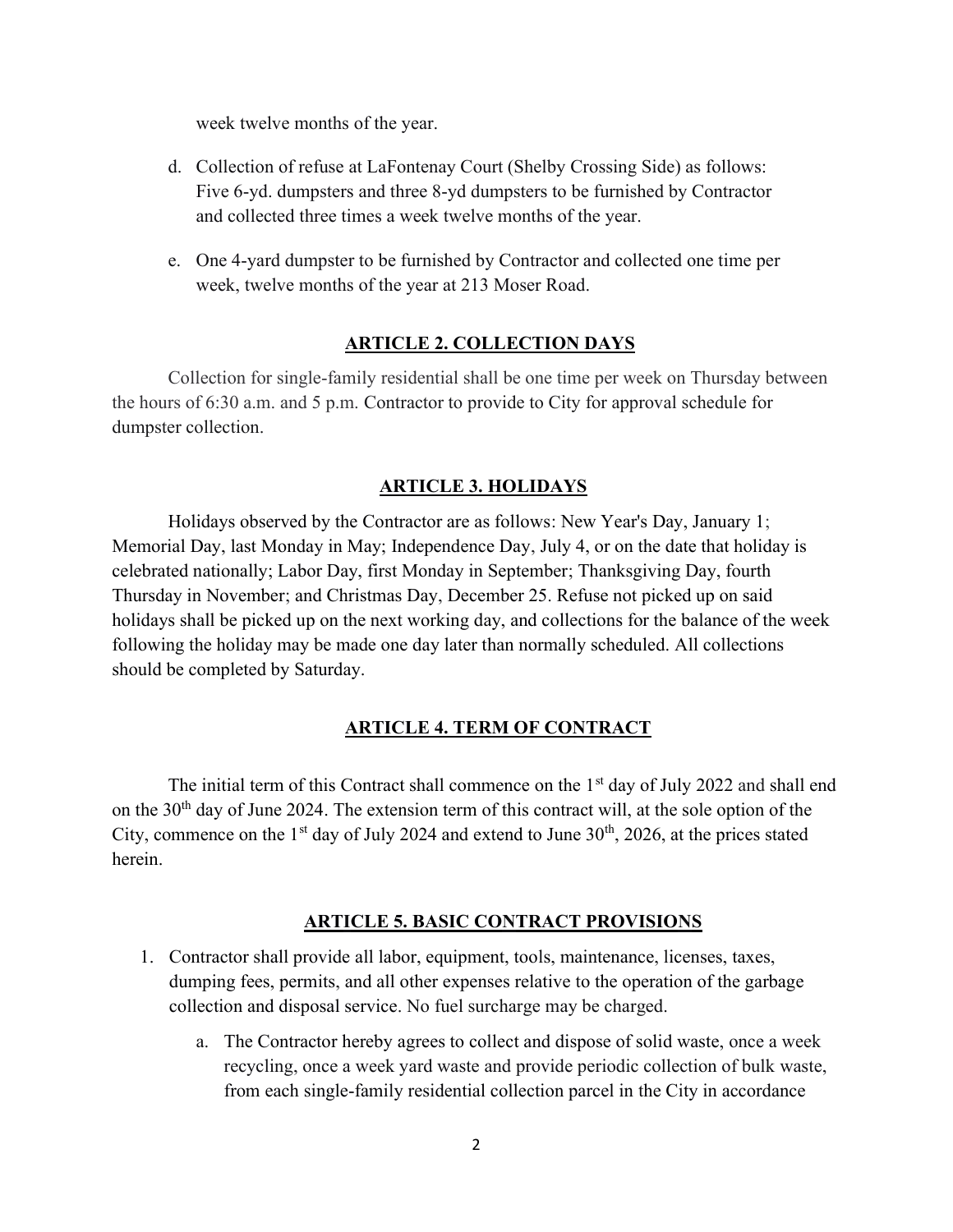with the terms of this Contract.

- b. The Contractor hereby agrees to collect and dispose of the solid waste from the dumpster locations noted in this specification.
- 2. The Contractor shall not be required, with the normal service rates to remove scrap materials from the construction, remodeling, or repair of buildings, nor concrete blocks, tree stumps, earth or earthy materials, automobile bodies or large machine parts weighing more than eighty (80) pounds, nor materials of a toxic, highly flammable, or explosive nature, except as set out hereinabove. The Contractor may receive additional compensation, as agreed upon in advance between the property owner and the Contractor, for the collection of these materials.

# ARTICLE 6. DISPOSAL

- 1. All refuse shall be disposed of at a site outside the City limits by the Contractor and said cost shall be included in the Contract costs. The City shall not furnish the site or any contractual arrangements for the disposal of the refuse. Contractor shall have the sole responsibility of disposing of the refuse and garbage collected in an approved landfill and shall comply with all environmental laws and regulations and shall hold the City harmless from the violation of any such law or regulation.
- 2. Contractor shall comply with all requirements and regulations of the Jefferson County Waste Management District.
- 3. Contractor shall dispose of all recyclable materials so collected in such manner that the materials are recycled and shall not allow such materials to be placed in a landfill.

# ARTICLE 7. INSURANCE REQUIRED

The Contractor shall carry, at its own expense, the following insurance:

- a. Comprehensive General Liability Insurance, including, Premises-Operations, Products- Completed Operations, Independent Contractors Broad Form CGL, Blanket Contractual, in the amount of not less than One Million Dollars (\$1,000,000) in bodily injury and property damage limitations.
- b. Comprehensive Vehicular Liability Insurance, including all Owned Vehicles, all Non-Owned Vehicles, and all Hired Vehicles, in an amount of not less than One Million Dollars (\$1,000,000) in bodily injury and property damage limitations.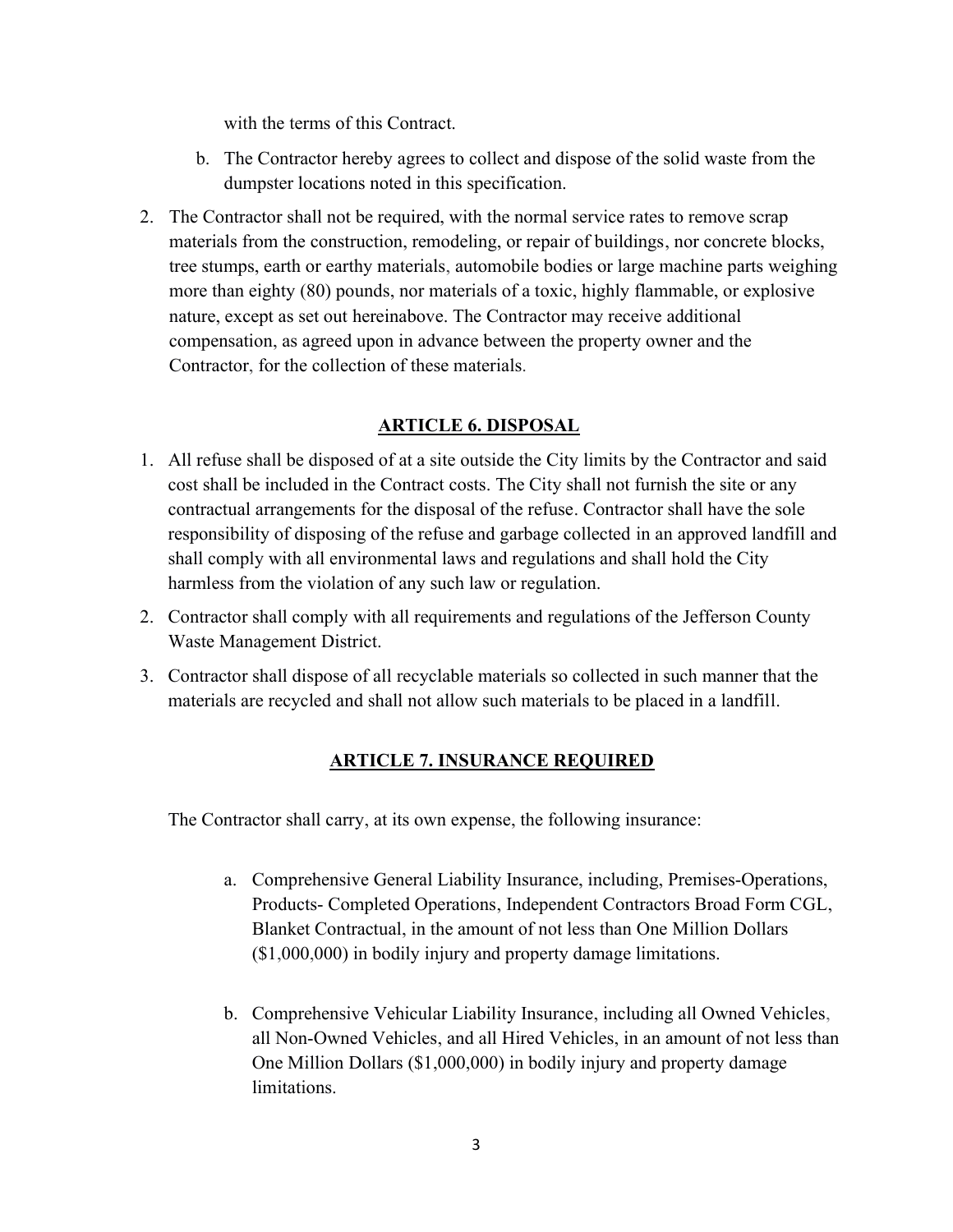- c. Workmen's Compensation Insurance in the statutory amount under Coverage A and in the amount of not less than One Hundred Thousand Dollars (\$100,000), for Employer's Liability Coverage B.
- 2. The maximum limit set out hereinabove may be provided under primary policies or through a combination of primary and umbrella policies.
- 3. All policies must contain an endorsement showing that the City of Douglass Hills will be notified thirty (30) days in advance of any expiration, cancellation of material reduction in coverage.
- 4. Before any work can be commenced, the City of Douglass Hills shall have a Certificate of Insurance in its office showing minimum coverages as set out hereinabove. All insurance premiums shall be paid in a timely manner by the Contractor and shall be without cost to the City.
- 5. Contractor further agrees to indemnify, protect, and save harmless the City against all loss, expense, damage, charges and costs (including court costs and counsel fees) for injury to or death of persons and injury to or destruction of property suffered or alleged to have been suffered as a result of any act or omission on the part of the Contractor or others whose services are engaged by the Contractor or anyone directly or indirectly employed or controlled by either of them in the course of the performance of the work provided for in this Contract, except such injury, destruction, or death as may be caused by the negligence or fault of the City.

# ARTICLE 8. RECYCLING

- 1. Contractor shall pick up recyclable materials placed at the curb in 65 gallon toters (to be supplied by the contractor at no extra cost) with a lid on the Friday collection day.
- 2. Recyclable items shall not be disposed of in any landfill.
- 3. The Contractor shall receive all the moneys received for all recyclable materials delivered to the buyers. The City shall have no responsibility for any processing fee charged by buyers.

# ARTICLE 9. CONTRACT AMENDMENTS

It is the intention and Agreement of the parties to this contract that all legal provisions of law are required to be inserted here, shall be and are inserted here. However, if by mistake or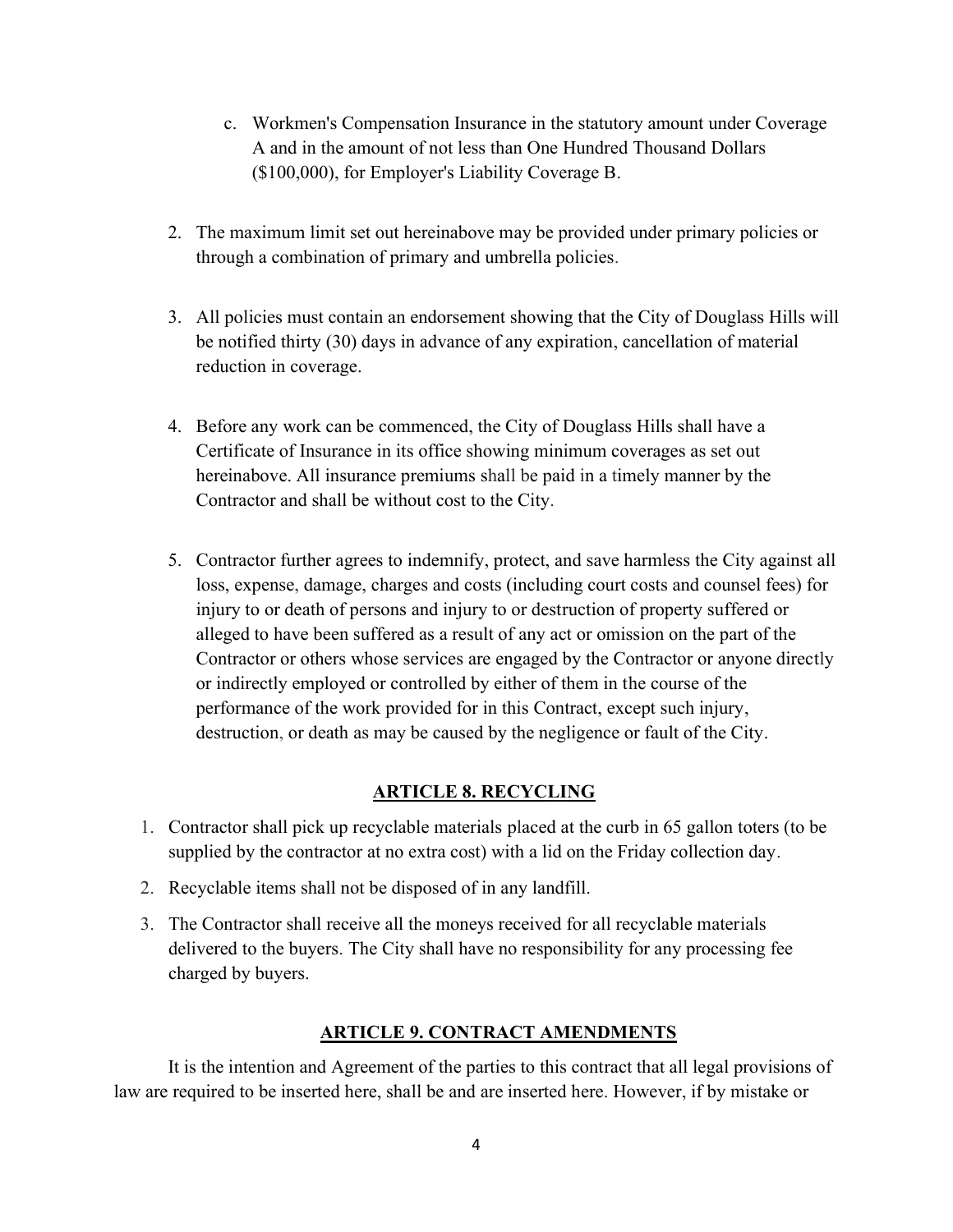otherwise some such provision is not inserted here, or is not inserted in proper form, that upon the application of either party, the Contract shall be amended so as to strictly comply with the law without prejudice to the right of either party.

#### ARTICLE 10. ANTI-DISCRIMINATION

The Contractor, in performing the work under this Contract, shall not discriminate against any person seeking employment with or employed by him because of race, creed, color, or national origin.

#### ARTICLE 11. CONTRACT NOT A FRANCHISE

 It is the understanding and intention of the parties that this Agreement shall constitute a Contract for the collection and disposal of refuse; that it shall not constitute a franchise; nor shall it be deemed or construed as such.

## ARTICLE 12. CHANGE IN SERVICES

ln the event there is a required substantial change in the services required under this contract, such as may be required by the Jefferson County Solid Waste Management District, either party may give the other six months written notice of the termination of this Contract.

#### ARTICLE 13. MISCELLANEOUS PROVISIONS

- 1. Public roadside cans placed by the City shall be picked up by Contractor at no charge to the City.
- 2. The Contractor shall pick up Christmas trees from Single-Family Residential Parcels (and the Multi-Family Residential Parcels if that collection is otherwise being made) without requiring the trees be cut if not more than six (6) feet in length.
- 3. After pickup, all garbage cans or similar containers shall be returned to their Collection Site with the lids replaced on all cans. Contractor agrees that garbage cans will be handled such that they are not damaged.
- 4. In the event any additional houses are constructed in the City after the commencement of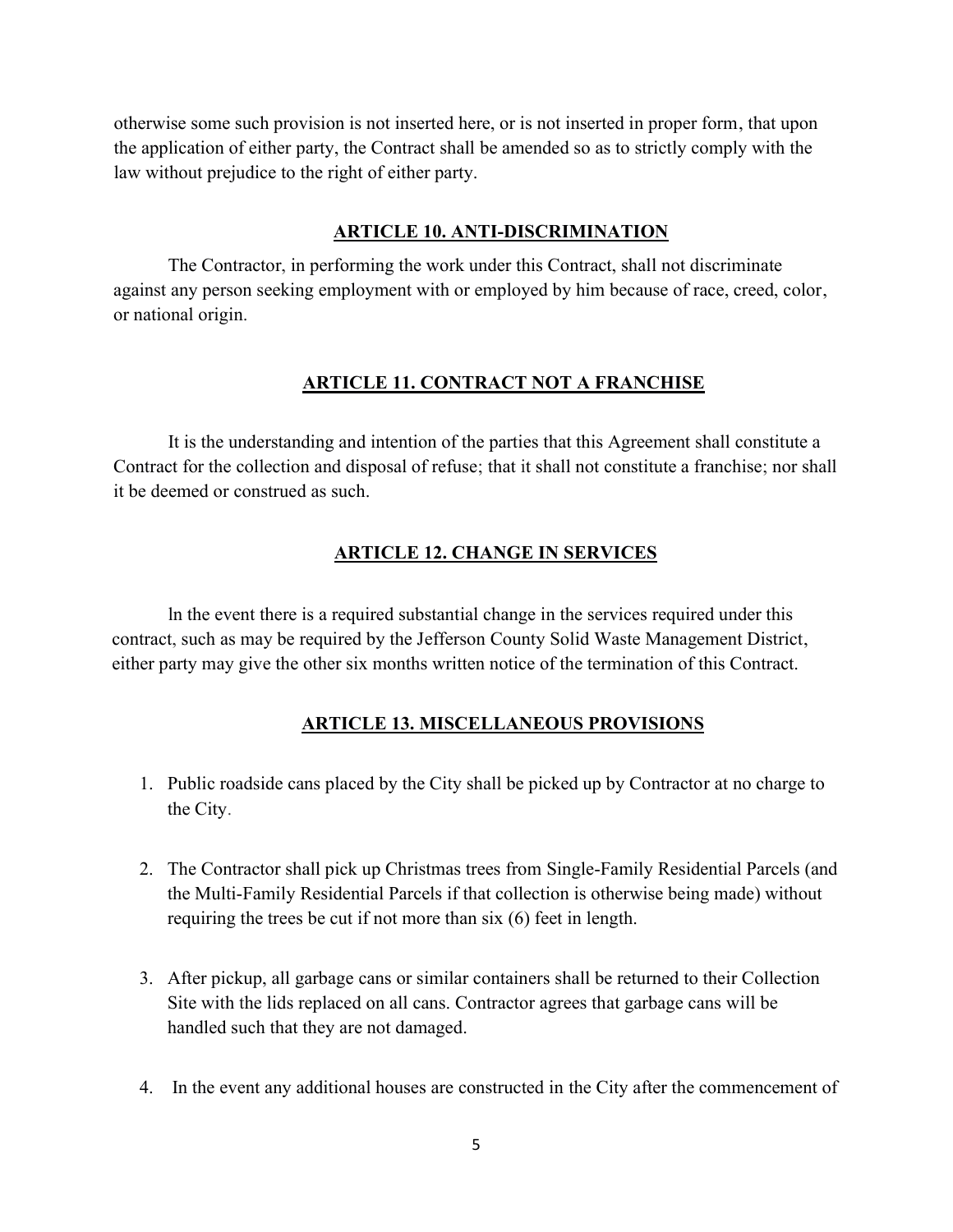this Agreement, or annexed thereto, Contractor agrees to provide pickups in accordance with the terms of this Agreement at the rates set out herein. At any time when a new or additional unit is added to the City's billing, such bill shall itemize the units and locations added.

- 5. Contractor shall use efficient, temperate, and honest employees. Contractor shall use modern and efficient equipment in the performance of this Agreement and shall keep such equipment, including dumpsters, properly maintained, and painted. Vehicles used for collection and removal of garbage shall be enclosed refuse collection units, equipped with automatic loaders and packers, or reasonably comparable equipment. Each truck shall also be equipped with brooms and shovels to clean up any spillage which may occur during the loading or transportation of garbage.
- 6. It shall be the responsibility of the Contractor to ensure that all personnel shall behave courteously to all residents. Collection and removal of garbage shall be made wherever possible without disrupting or halting vehicular traffic in the City. Use of loud, abusive, indecent, or profane language, traffic violations, failure to clean up spillage, or willful damage to garbage receptacles may be sufficient cause for termination of this Contract.
- 7. This Contract may not be assigned without the written consent of the City Commission.
- 8. Contractor shall not be required to collect or dispose of any hazardous substances, or any materials which he/she/it cannot legally collect or legally dispose of in a landfill, composting facility, or Recycling Facility.
- 9. Contractor shall be deemed an independent contractor and not an employee of the City.
- 10. Any disagreement between any resident and personnel of Contractor shall be handled in the following manner:
	- a. Contractor's personnel are to comply with the wishes of the resident unless to do so would pose hazards, bodily harm, would be unlawful or clearly is beyond the scope of this Agreement.
	- b. Contractor's personnel are immediately to report the incident to their superior, who in turn shall immediately notify the City Commission or the designated representative of the City Commission.
	- c. Contractor and such City representative will discuss and resolve the problem.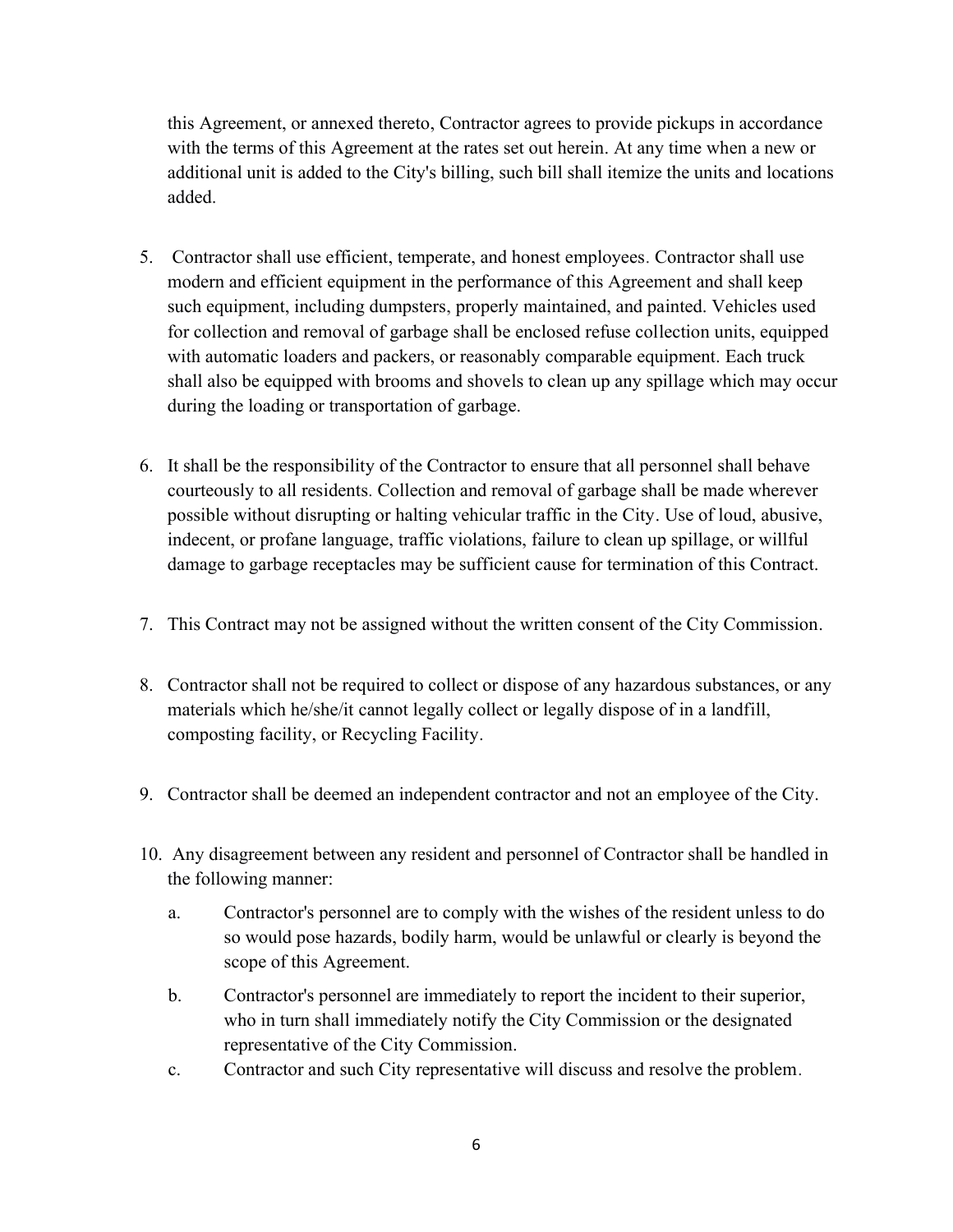## ARTICLE 14. AVAILABILITY OF CONTRACTOR'S EQUIPMENT

- 1. Should the Contractor, except by reason of a strike, act of God or disaster, fall further than one week behind in its collection schedule, the city may, at its option, cause such refuse to be collected and disposed. Any reasonable expense incurred in excess of the service fees provided for in this Contract shall be charged against the Contractor.
- 2. Should a strike prohibit the Contractor from collection, the city may, at its option, cause such refuse to be collected and disposed of until such strike is settled, and the employees are back on the job. Any reasonable expense incurred in the excess of the service fees provided for in this Contract shall be charged against the Contractor.
- 3. The Contractor shall maintain a telephone, toll free, for the receipt of service calls or complaints and shall be available for such call twenty-four (24) hours a day. Any complaints must be given prompt and courteous attention. In the case of missed collection, the Contractor shall investigate and, if verified, shall arrange for pickup of said refuse within twenty-four (24) hours after the complaint is received.

# ARTICLE 15. ANTI-COLLUSION PROVISION

Contractor acknowledges and understands that its bid is subject to the provisions of KRS 45A.325 which provides: "Any agreement or collusion among bidders or prospective bidders which restrains, tends to restrain, or is reasonably calculated to restrain competition by agreement to bid at a fixed price, or to refrain from bidding, or otherwise, is prohibited". The penalty provided in KRS 45A.990(2) is as a Class D felony.

### ARTICLE 16. GENERAL TERMS

- 1. This Contract shall inure to and be binding upon the successors and assigns of the parties hereto.
- 2. It is agreed that any deviation from any of the above paragraphs of this Contract shall be approved in writing by the City prior to execution of this Contract. Any deviation without the City's prior approval or any breach of any of the provisions of this Contract, shall be considered a breach of the entire Contract and shall terminate the obligation of the non-breaching party to any further performance hereunder.
- 3. This writing, and the Bid Form contain all terms of this Contract as a final expression of the parties' intent. There are no other agreements between the parties hereto, and no other agreements relative hereto shall be enforceable unless entered into in accordance with the procedure set out herein.
- 4. The City reserves the right to cancel this Contract on thirty (30) days written notice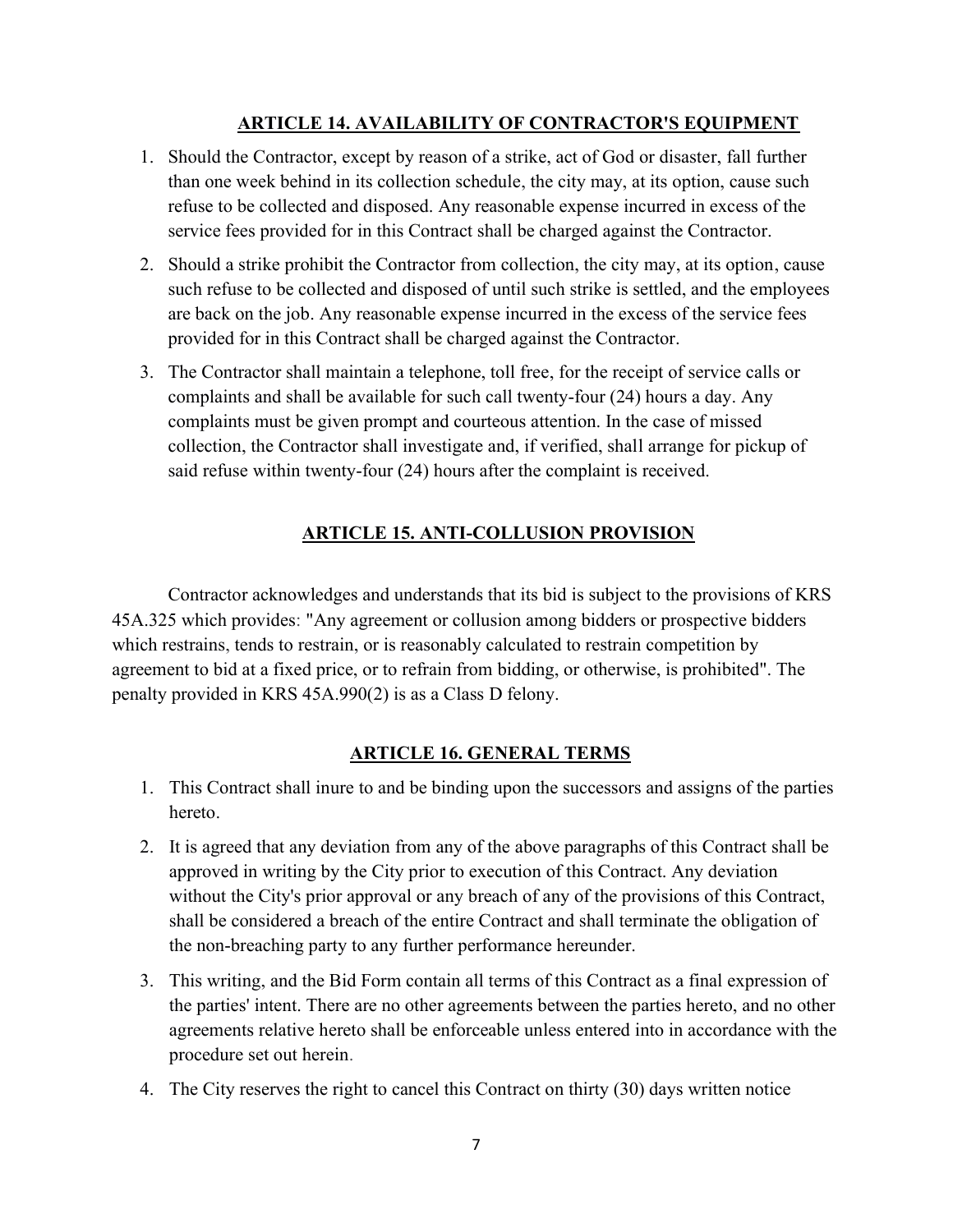should the collection service rendered by Contractor become substandard in the sole discretion of the City Commission and then only after Contractor has been informed of any deficiency and given reasonable time to correct such deficiency. In the event of such cancellation based upon default by the Contractor, City reserves its right to damages.